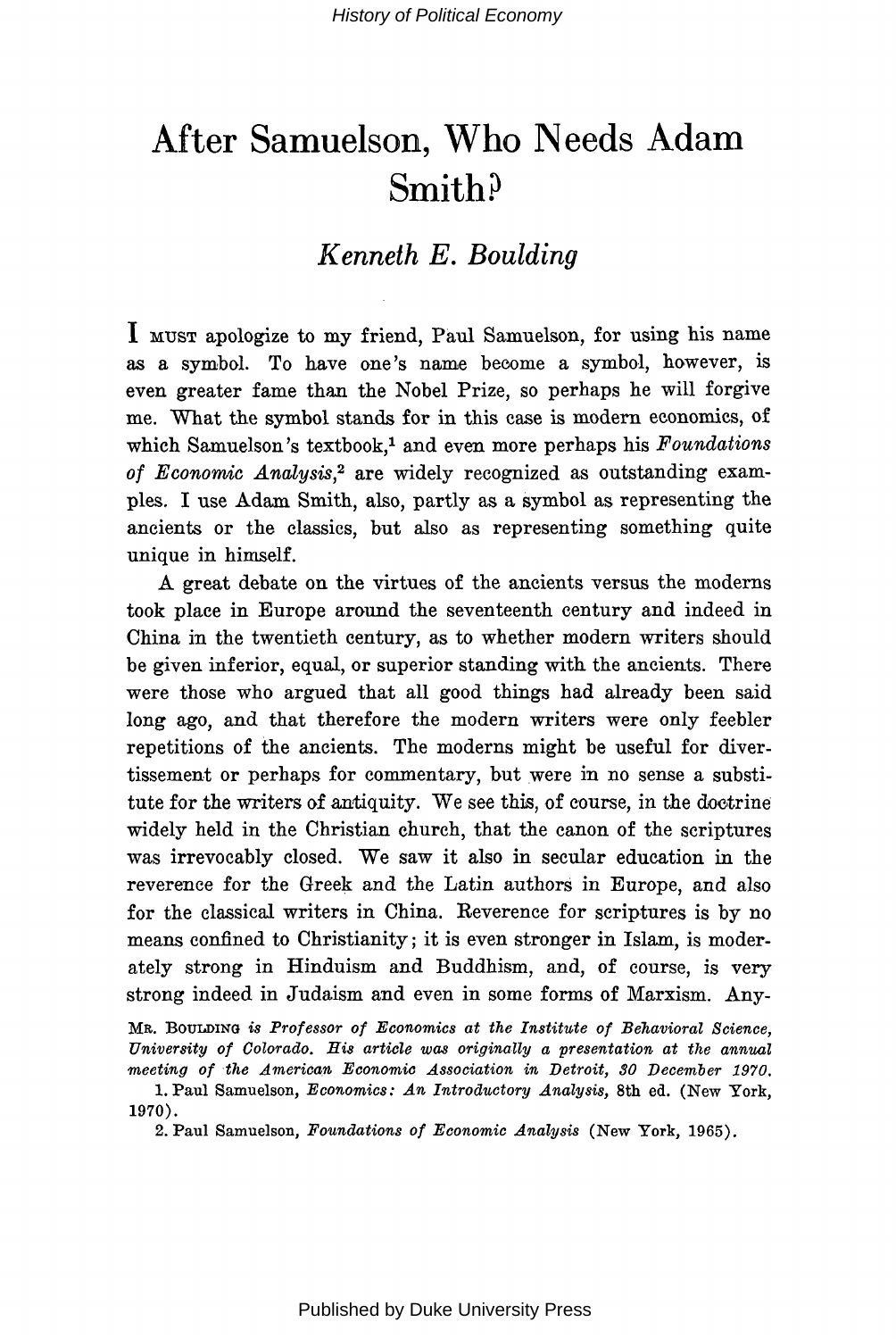where, indeed, that the basic revelation is regarded **as** given in the past and only to be interpreted in the present, we find this attitude.

This first position might well be said to be dominant until the rise of science, which was what really stimulated the great seventeenth-century debate. In literature and the arts the rise of a very high quality of modern art and literature created perhaps the second view that the ancients and moderns should be considered equals, and that Shakespeare, for instance, is neither better nor worse than the great Greek dramatists, for in this field the peak achievement of the human race at all periods has much the same quality. The implication of this view is, of course, that once the full potential of any system has been realized, there can be no long-term trend in its achievement. It may go down from the peaks and return to them, but it cannot transcend them. We may argue that between the Greek dramatists and Shakespeare, there was a long trough, but if the full potential of dramatic and literary creation was realized in the Greeks, the most we can hope to do in the future is to equal them.

The third view, which grew out of the enormous dynamic and success of science, is that man continually transcends his previous achievements and that therefore the moderns exceed the ancients and indeed make them obsolete, so that the moderns include all that the ancients have to say and there is really no reason to read the ancients any more, except for purposes of historical study. Mathematics perhaps is the ideal type of this process. In order to learn mathematics there is really no need to go back to Euclid or to Newton or Leibnitz or Gauss, unless one is specifically interested in the history of mathematical thought. To become a practical mathematician all one needs to do is read the latest textbooks, which embody all that the ancients presumably had to say and usually in a form that *is* more easily understood. Here indeed we seem to have a cumulative process, even though historically and in particular places there may be certain **ups** and downs; wiithin it, each present embodies, **as** it were, all that is redly necessary of the past.

There is an implicit assumption in this, however, which is rather startling. It is that there is no need to study the failures of the past, simply because all that we have to learn **is** embodied in the present scriptures. What we have here, therefore, is a curious reversal of the scriptural approach. The reversal holds that the latest book on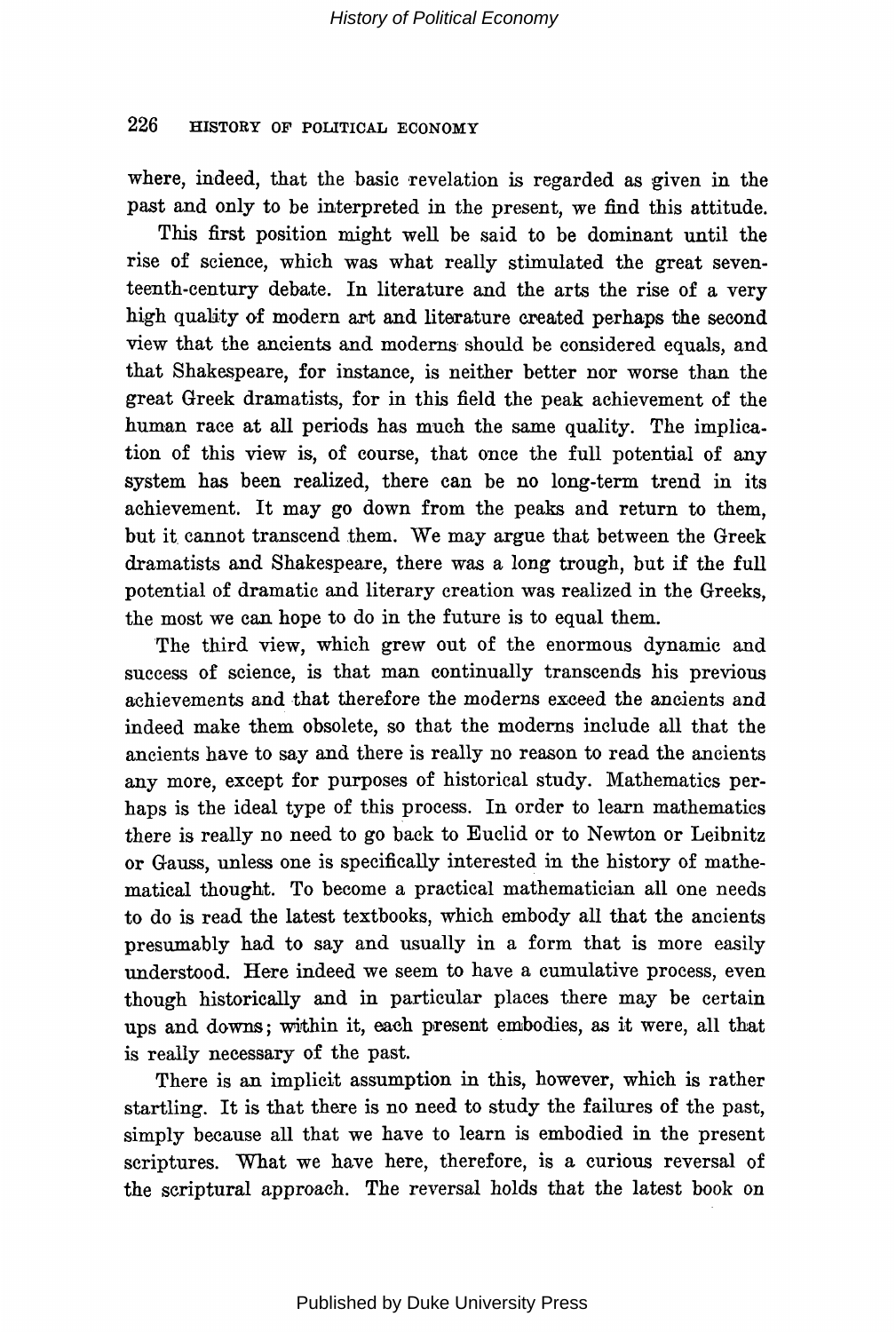the subject is, in fact, the scripture and all that went before it is really in the form of preliminary commentary, a Talmud, **as** it were, pointed towards future revelation.

Two possible concepts which may be of use in resolving this great debate of the ancients versus the moderns should be mentioned. The first of these is an old one, described by Robert Merton in his inimitable, more than half-serious spoof of scholarship, *On the Shoulders of Giants*,<sup>3</sup> as "Otsogery" (OTSOG for "on the shoulders of giants"). This is the idea that modern man can see further into reality and can achieve more because he stands on the shoulders of the ancients. Thus, the question of the relative intrinsic merit of the ancients versus the moderns is quietly shelved and we can pay all the respects to the ancients we like and still acknowledge that the moderns know more and see further. Merton, incidentally, traces this idea far back into the Middle Ages. It is implied indeed in Christian thought in the idea that the New Testament writers stand on the shoulders of the Old Testament prophets. There is a magnificent stained-glass window in the transept at Chartres which illustrates this point, but we find the same idea in secular writings regarding the achievements of the moderns versus the Greeks and the Romans in European literature. It would be interesting to see if this idea ever occurred to the Indians or the Chinese, for it is perhaps one of the key ooncepts which legitimated the rise of modern science.

Another concept important in this regard, which I must confess to having made up myself, although it seems so obvious that I can hardly believe that it has not been thought of before,<sup>4</sup> might be called the Principle of the Extended Present. Even in mathematics the present is not a single point in time, but is rather an historical range within which active communication is taking place. In any discipline we find controversy and interaction so that the present has to be defined by the period within which this interaction takes place, **as** indicated perhaps by the dates of the footnoted references. If the earliest reference in a piece of work, for instance, is to a date ten years ago, then we can suppose that ten years is about the length of its extended present, **as** this is the period within which intellectual action and

**3. Robert** K. **Merton,** *On the Shoulders of Giants* **(New Pork, 1965).** 

**4. This might almost be called the SNOLG, "sticking neck out like giraffe," principle, a companion to OTSOG.**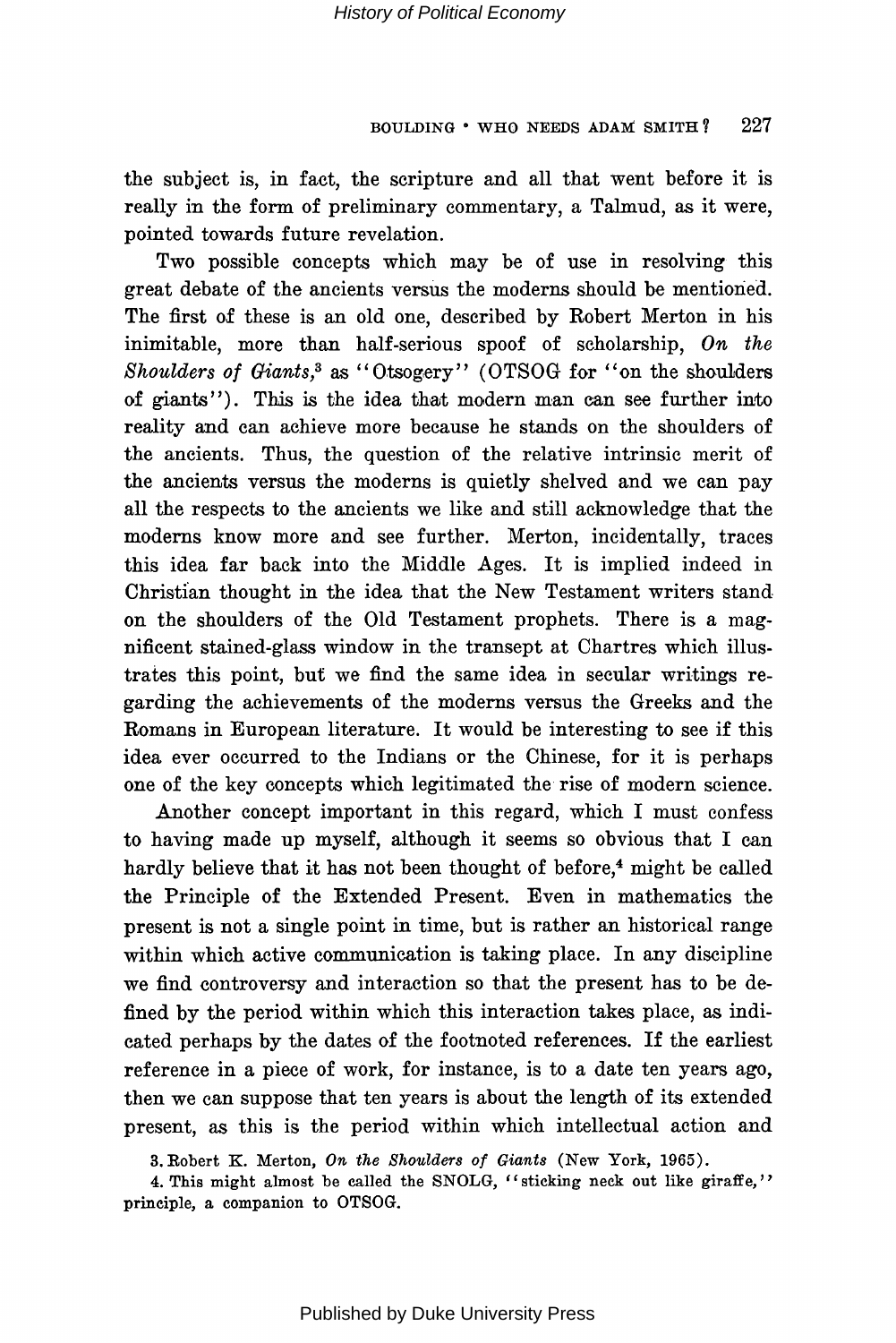reaction take place. **An** author whose work is commented on belongs to the extended present, even though he may in fact be dead or may have lived many years ago.

There is a certain difference, of course, between the interactions of living authors, which may be reciprocal, in the sense that **A** comments on B and B comments on **A's** comment on B and so on, and the interactions with dead authors, which in a certain sense can only be one-way. Adam Smith says something to me, but unfortunately I cannot say anything to Adam Smith. Even here, however, the dead author may exist as a present subject of debate, that is, **A** may say something about **C,** who is dead, and B may answer on **C's** behalf, saying that A was quite mistaken about C. In this sense, C is in some rather odd sense a part of the conversation, even though he is not participating in it directly.

The length of the extended present differs in different disciplines, land even from different periods, **as** fashions change. History, indeed, may be regarded as a continuously extended present-continuously extended, that is, into the past, so that the historical present may easily cover thousands of years. In mathematics and the physical sciences, the present may be a relatively short period of time, in the sense that the interaction is only with the world of nature as it exists at the moment, or with work that has been done in the very recent **past.** 

Where then does economics fit into this spectrum of human activity? The question is not so easy to answer as might be thought at first glance, for it raises all sorts of difficult questions about the nature of economic knowledge, about the nature of the learning process in economics, and even perhaps about the teaching of economics. At one extreme we have the scriptural view, that the truths of economics were revealed through Adam Smith and Ricardo, or perhaps through Karl Marx, and that all we have to do now is to find out what these authors really meant. There is a touch of this in nineteenth-century attitudes towards Adam Smith and more than a touch of it in even some quite contemporary attitudes in various parts of the world towards Karl Marx. In Japan, especially, one finds talmudic Marxist scholars who pore over the sacred documents and interpret them page by page and line by line. The astonishing persistence of scripturalism in the world in many different forms indicates that it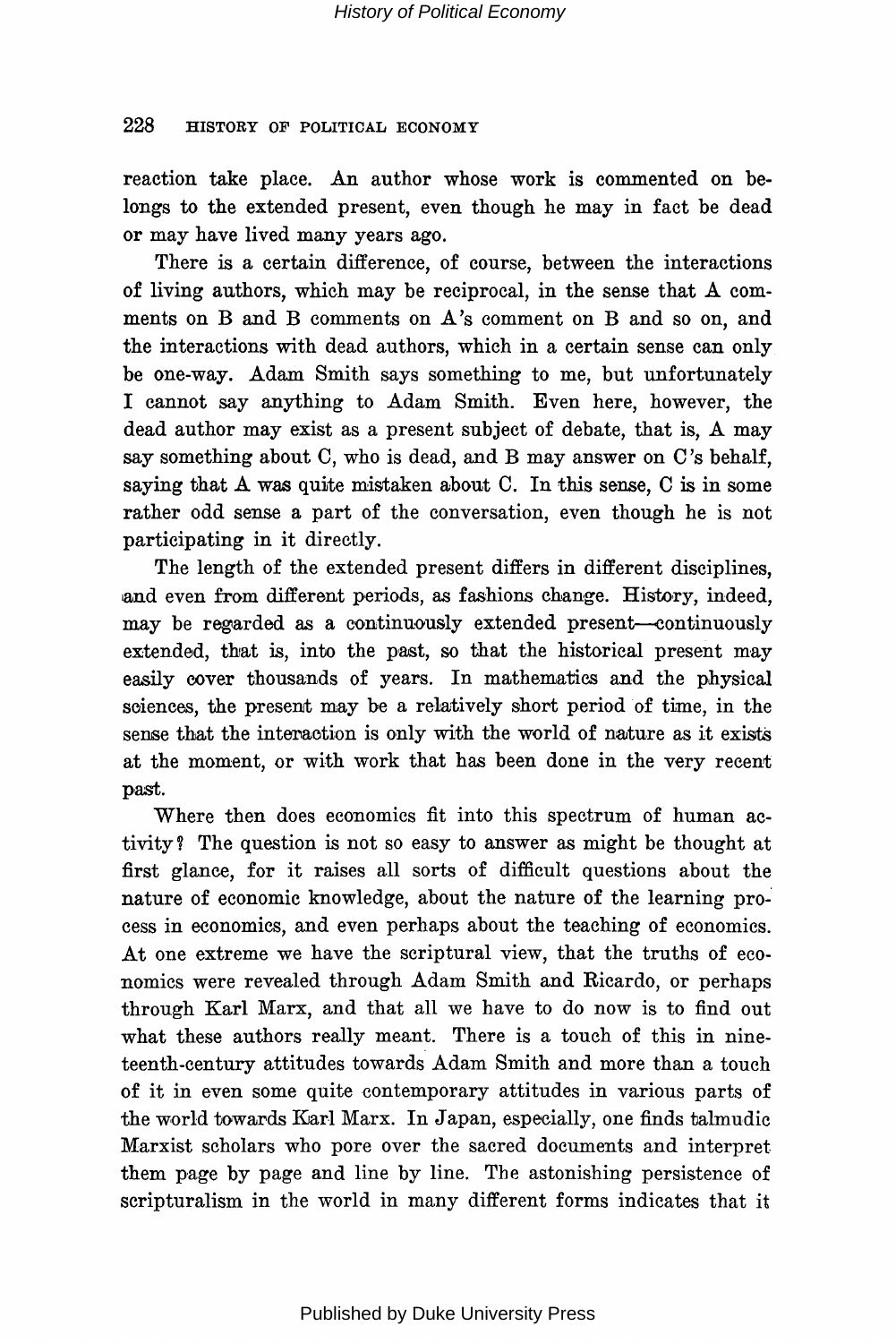has a real niche in the ecosystem and that it is one means of resolving uncertainty and establishing legitimacy. In economics, however, the extreme scriptural position is very rarely taken today, even by Marxists, although **a** strong residue of respect for the ancients may well continue.

At the other extreme we have what might be oalled the antihistorical school, summed up in the classic words of one economist, whose name I regret I have not been able to trace, that "he was not interested in the wrong opinions of dead men." This presumes that economics is like mathematics in that knowledge about it grows continuously and without loss, so that the moderns contain all that was in the ancients and then some; there is really no point in studying the ancients at all, and therefore, the later the textbook the better. My position, I must confess, occupies a wide Aristotelian mean between these two extremes. I have to confess also to a certain tendency to Otsogery, the belief that we do, in fact, stand on the shoulders of giants.

In terms of sheer human accomplishment, for instance, the achievement of Adam Smith, considering where he started from, is very remarkable. In a certain sense *The Wealth* of *Nations* is a scripture, simply because in that book economics took shape **as** a total body of ideas. A large amount of work in economics since then has, in fact, been talmudic, in the sense that it has clarified, expounded, expanded, mathematized, and translated into modern language, ideas which were essentially implicit in *The Wealth* of *Nations.* The whole of Walrasian, Marshallian, and Hicksian price theory, for instance, is clearly implicit in Adam Smith's concept of natural price, and in this respect one wonders whether any basic new ideas have been added to Adam Smith, in spite of all the elegance and the refinements which the years have brought.

Similarly, in the theory of economic development, one sometimes doubts whether all the modern refinements and mathematical models are much more than talmudic exercises on the fundamental insight of Adam Smith regarding the division of labor, the extent of the market, the impact of accumulation, and the effects of rising knowledge. In monetary theory and macroeconomics it must be confessed that Adam Smith's achievements look less impressive. Living as he did in an age of relative price stability and full employment, it is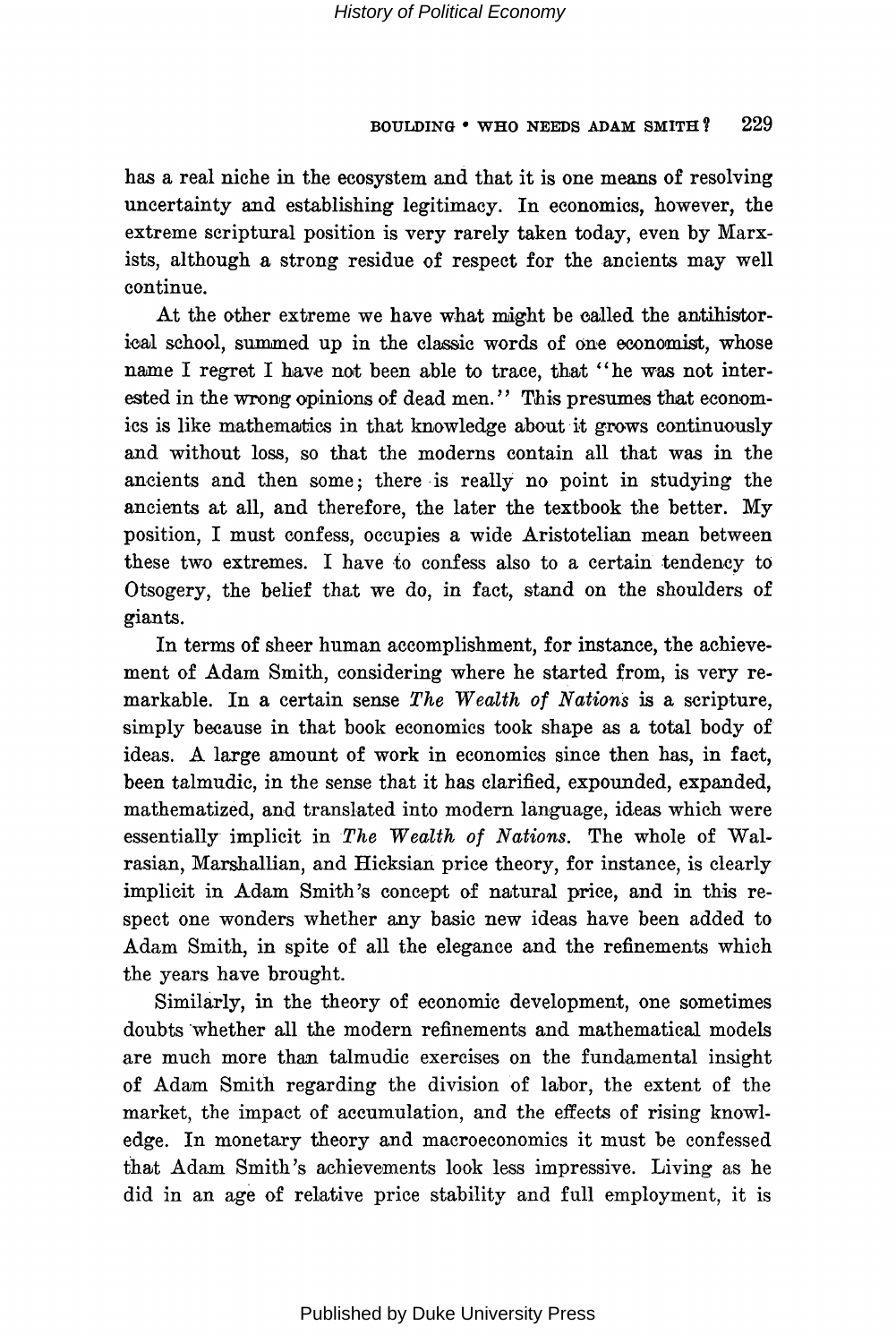hardly surprising that he did not appreciate the pathological deviations of which a monetary system is capable and which were really only revealed in the twentieth century. On this score, we clearly have to add Keynes to the classics, although even now Adam Smith's critioism of the liquidity-preference theory of interest at least can make one pause.

Ricardo 's achievement is less impressive than Adam Smith *'s* because Ricardo is very clearly standing on the shoulders of a giant. Nevertheless, as a model, particularly of the equilibrium of the price system, he does go beyond Adam Smith and his work represents what might almost be called an aesthetic achievement of remarkable quality. Ricardo, indeed, is Delphic enough to be an admirable subject for talmudic exposition. He did not have Adam Smith's remarkable facility in the English language, and whatever revelation he may have had in his mind comes through a heavy filter of imdequacy of verbal or mathematical expression.

Marx is in another category, simply because for a large part of the world, *Das Kupitul* is a scripture, and hence the task of expounding and explaining its revelations is virtually endless. Capitalist economists may feel, of course, that this is a secondary stream or a diversion from the main development of economics. Nevertheless, it can hardly be denied that it is economics and that it is large in quantity.

The question **of** whether economists who are not primarily historians, but who are practicing their art, trade, science, or whatever it is, need to pay any attention to the classical economists or to any writers **of** the past depends on one's estimate of the extent to which the evolutionary potential of these past authors has been realized or exhausted. Everything which partakes, however modestly, in the character **of** scripture inevitably carries with it an element of revelation, which I define in secular- terms **as** the creation of evolutionary potential. **A** revelation, in other words, whether in biology or in social systems, is an event or cluster **of** events which gives rise to a "phylum," that is, a tree of genetic change through time which goes back to the original revelation itself. In these terms there seems not the slightest doubt that Adam Smith represents revelation, for a large phylum of thought and intellectual development can be traced directly back to him. Social systems, furthermore, particularly after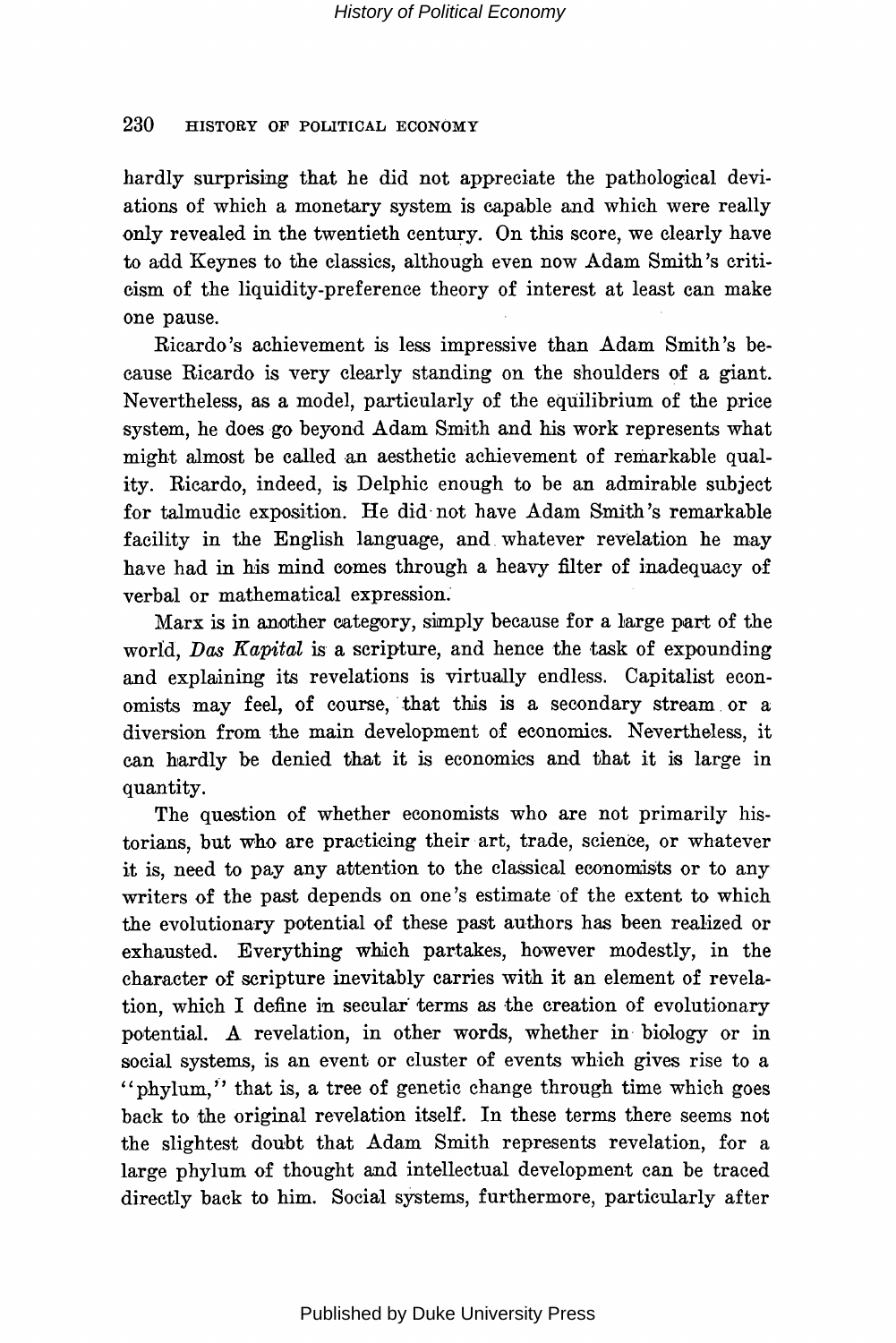the invention of writing, possess a property which biological systems do not: the phyla of social systems are capable of direct or genetic interaction with their originator.

Thus, in biological systems there is no possibility of the first vertebrate-whatever it was, it has long since disappeared-mating with one of its innumerable ultimate progeny. In social phyla, however, this is quite possible, simply because the original impulse is embodied in the genetic form of the scripture, which is capable of interacting at any time with the living representatives of the phylum. Thus, the Christian phylum has constantly been renewed and given additional evolutionary vitality because of the constant interaction between the Church and the Bible, the Bible representing, as it were, the original social mutation, or rather a record of that mutation, which produced the phylum in the first place. Similarly, it is not at all fanciful to think of economics **as** a phylum going back to Adam Smith, who in turn, of course, goes back to Newton and Descartes, and **in**  which, again, the evolutionary impulse may be constantly renewed by "mating," **as** it were, with the original source.

Thus, a **baok** like *The Wealth* of *Nations* is "seminal" in almost the literal sense **of** the word, in that it can easily play the same role in the development of the phylum of economics in the minds of economists, as, shall we say, frozen semen from some distant ancestor which might be used to fertilize **a** Living egg and *so* produce direct intervention from **its** original source into the course of the biological phylum. Works like *The Wealth* of *Nations,* therefore, are inevitably part of an extended present, which shows no signs of coming to an end, in the sense that one can still go back to Adam Smith even after many rereadings and find insights which one has never noticed before and which may have a marked impact on one's own thought. Any writer who is capable of affecting the thought of people who are living and thinking after he is dead may be said to be seminal in this sense and **also** part of the extended present.

The principle seems to me pretty clear that as long as intellectual evolutionary potential remains yet undeveloped in the early writers, the modern writers are a complement rather than a substitute; that is, we need both Samuelson and Adam Smith. This may not be true, however, of all aspects of economics. If the evolutionary potential of an earlier writer is completely fulfilled in the later, then there is not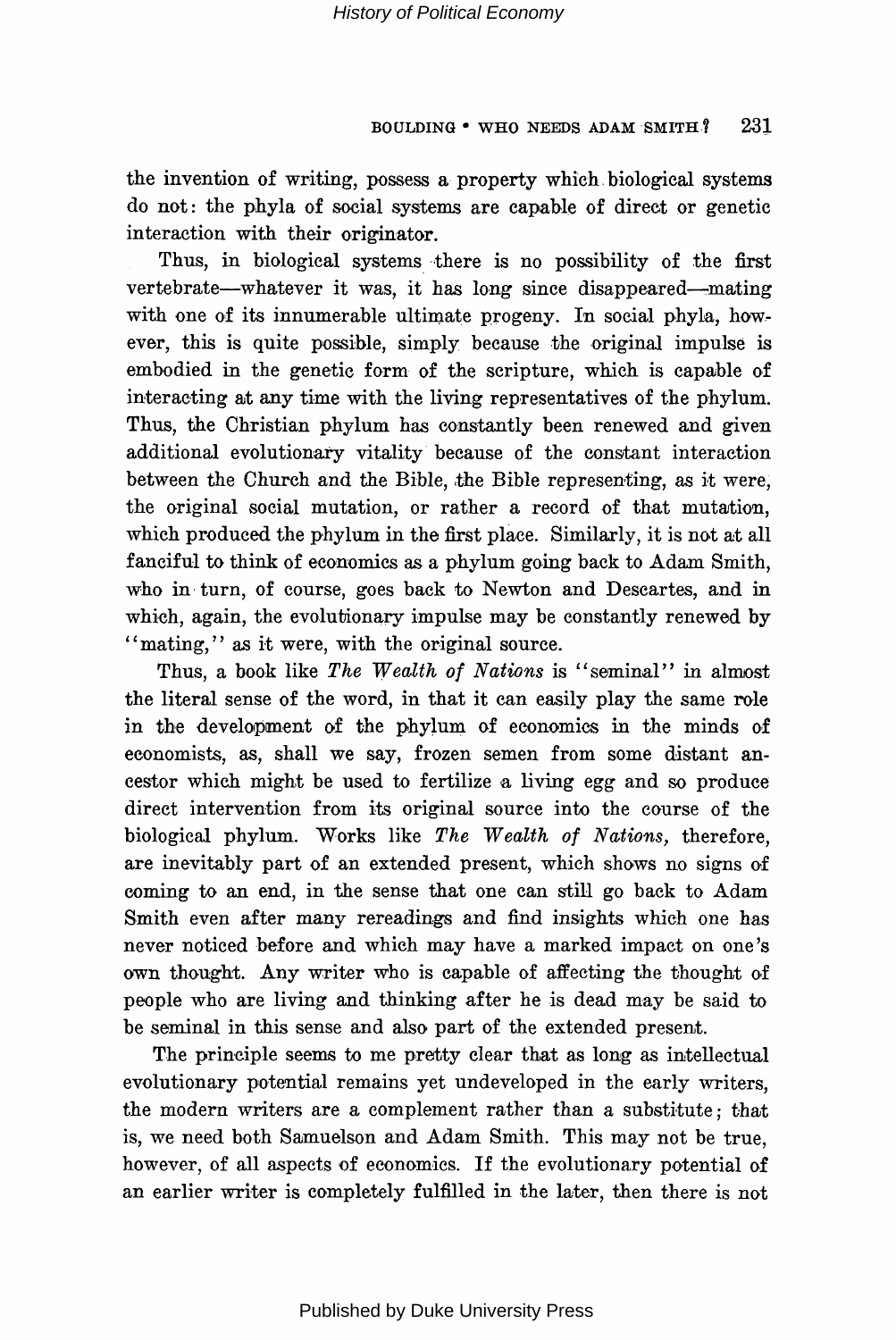much point in devoting much time and attention to the earlier one, unless, of course, we are historians. In the accumulation of economic data and the development of statistical methodology we may very well be in an area where evolutionary potential tends to be realized right away, and hence the modern textbook is **an** almost omplete substitute for the study of earlier writers. When it comes, however, to ideas, models, insights, all that which indeed makes the difference between the truly great writer and the mediocre one, we are operating in the field where the extended present is much longer and the modern writers are not substitutes for the earlier ones.

These considerations have considerable applications for the teaching of economics. Here again we find both theories and practices which differ very considerably and which go back to precisely the divergent views about epistemology that we have been outlining above.

At the one extreme there is the ultrahistorical approach which was eharacteristic, for instance, of the teaching of economics at the University of Edinburgh when I was there as an assistant in the middle thirties. Perhaps this was partly because one passed the tombs of Adam Smith and **of** David Hme **as** one walked up to the University, and in the presence **of** these sacred places, a scripturd approach to economics is hardly surprising. Nevertheless, I thought at the time that the results were little short of catastrophic. The student first learned what was wrong with Adam Smith and all the things in which he was wrong and confused, then he went on to learn what was the matter with Ricardo, then what was the matter with John Stuart Mill, and then what was the matter with Marshall. Many students never learned anything that was right at all, and I think emerged from the course with the impression that economies was a monumental collection of errors.

At the other extreme is the antihistorical school, which is now common in the United States, where the history of thought is regarded as a slightly depraved entertainment, fit only for people who really like medieval Latin, so that one can become a full-fledged, chartered Ph,D. economist without ever reading anything that was published more than ten years ago. If the ultrahistorical method leads to mystified and defeated students who simply abandon economics, the antihistorical method leads to the development of slick technicians who know how to use computers, run massive correlations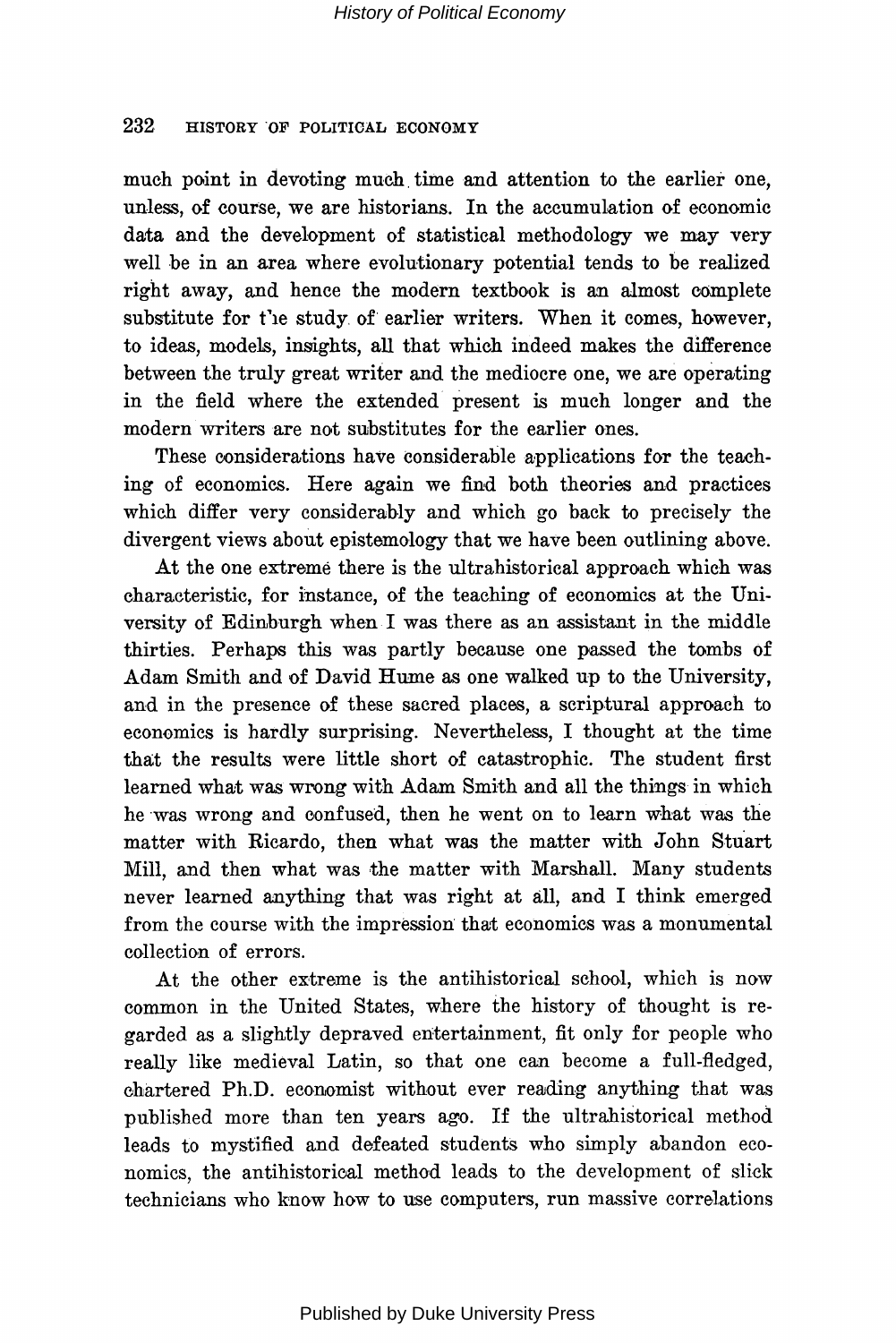#### **BOULDINO WHO NEEDS ADAM SMITH? 233**

and regressions, but who do not really know which side of anybody's bread is buttered, who are incredibly ignorant of the details of economic institutions, who have no sense at all of the blood, sweat, and tears that have gone into the making of economics and very little sense of any reality which lies beyond their data. We seem *to* be producing a generation of economists now whose main preoccupation consists of analyzing data which they have not collected and who have no interest whatever in what might be called a data-reality function, that is, in what extent a set of data corresponds to any significant reality in the world. The antihistorical approach, furthermore, leads to a rejection of any infomation which cannot easily be fitted onto punched cards or their equivalents, and hence results in a distortion of the information input in the direction of that which can easily be quantified and away from those intangibles and imponderabla which may nevertheless be an essential part of reality. The antihistorical school, furthermore, leads into what I have called *Ptoternaic* economics, that is, an endless modification of variables and equations in regions **of** strongly diminishing returns in the knowledge function, and still sharper diminishing returns in the significance funotion. We seem to be engaged in finding out more and more numbers which mean less and less, and the parallel with the Ptolemaic epicyoles is not difficult to draw.

Here again there is surely a wide Aristotelian mean which includes both Samuelson, with the modern technical economics which he symbolizes and the application of this technical economics to the clearer understanding of what the classical economists are implying, but never quite saying, and also a reading of the past to develop some concepts of an extended present simply because past writers have things to say which no present writer is saying.

There is, of course, a case for history **as** such, and for the history of thought as such, simply on the grounds that it is interesting, that the record of the struggles and the errors through which man has progressed to a greater understanding of himself and of his world is itself an exciting story which can be enjoyed for its own sake, quite apart from any further utility. We can also argue, however, that the study of history has utility, in that one of the great purposes **of** formal education is to give the student a sense of an extended present and indeed an extended place beyond his own backyard and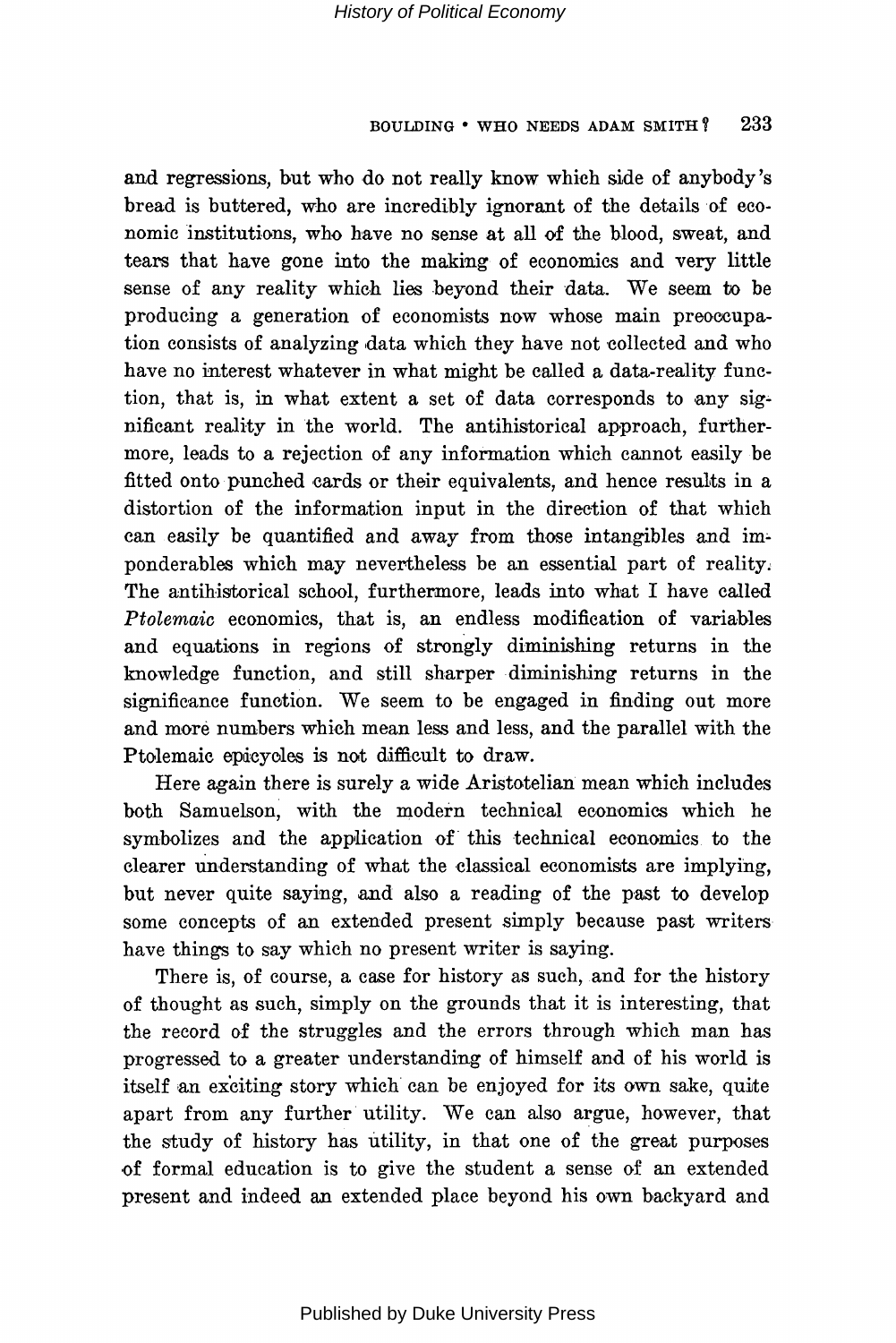his own immediate needs, emotions, and experiences. It is the great message of formal education that experience is *a* very bad teacher and that, especially **as** we come to deal with larger and more complex systems, **ds** we do in society, we must develop an organized information input from a long historical present. It is a mark of intellectual poverty to know only one's own time and place.

One of the principal problems in learning indeed is how to destroy the illusions of perspeotive, the belief that faraway things are in fact small. We do this in the physical world through movement, which soon reveals to us that our own immediate view of the world, if taken literally, would be an illusion, and that far-off things only *seem* small. There is, of course, in social systems a perspective which is not wholly illusion, in the sense that the near are dear and the remote are irrelevant. The call for relevancy, however, cannot avoid the question, "Relevant for what, and for whom?" The society which produces people who have no sense of at least the partial illusion of time perspective is certainly headed for disaster.

Our approach to the seminal writers of the past, however, must be a little different from the conventional history-of-thought approach if we are really to bring them into our own extended present and to make them speak to us directly. The danger with the history-ofthought approach, as I have noted earlier, is that it lays the greatest stress on what **was** wrong with earlier writers rather than what was right with them. Furthermore, as history, it lays stress quite rightly on the time sequences, that is, who influenced whom and in what way, and also on the environmental connections, that is, how far the current environment, for instance, of Adam Smith or of the English classical economists, was responsible for the particular theories and views of the world which they produced. Buth **of** these are entirely legitimate interests. There is a case, however, for an additional approach to the great writers **of** the past, which is to treat them quite directly **as** part of our extended present and study them from the point of view of what they have to say to **us** today, rather than from the point of view of what their place is in the historical record. I am not suggesting this as a substitute for the history-of-thought approach, but **as** a complement to it, and indeed **as** a complement to ordinary textbook teading of economics.

I have taught for some years now a course called Great Books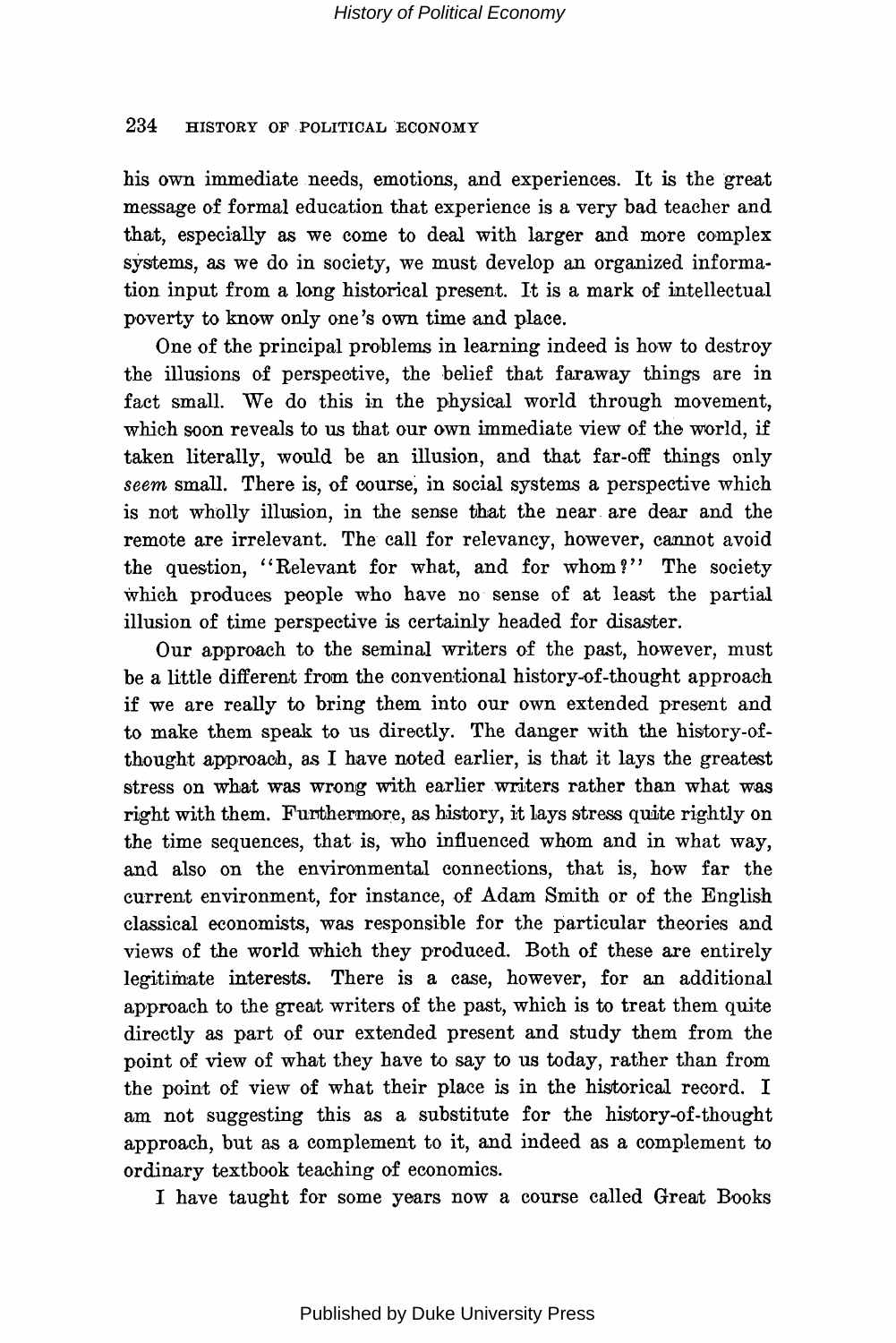of Economics. I am a little uneasy with the title, for there are overtones of undue reverence or bibliolatry in such an approach. Nevertheless, my experience has been that the study of, for instance, Adam Smith's *The Wedth* of *Nations,* Ricardo's *Principles of Political Economy and Taxation,* and Marx's *Capital,* at least in its condensed version, is of great and continuing interest both for the teacher and, one hopes, for the student. There are several benefits of such an approach. One is that the student gets a certain feeling for a peak achievement of the human mind. The great books are valuable because they give **us** some inkling of the way in which a really excep tional intellect works. Most of the things which students have to read in college are after all the product of minds, to put it gently, which are below the peaks of human experience. A student whose only acquaintance is with mediocre books and with mediocre minds has lost something of the sense of potentiality of the human organism, even though we may only dimly perceive what that potentiality is.

Another great advantage of studying the great books is that they expose the students to whole areas of thought which have become unfashionable and hence help him to transcend limitations which are imposed on him by the fashions of his own time. This is particularly true with *The Wealth of Nations.* Where, for instance, in modern economics is there a discussion of the impact of economic development on the relative price structure? Or where is there a theoretical discussion of the economics **of** jurisprudence **or of** religion or of edueation or imperialism, or all the other delightful things which Adam Smith discusses in Books IV and **V?** Reading Book **V** of *The Wealth* of *Nations* can indeed be a revelation to the student who has previously seen economics only in the narrowest terms of marginal analysis and commoldity markets. Adam Smith may well be eonsidered not merely the founder **of** economics as a scientific phylum, but even of social science in general.

One of the problems of a course of this kind is that the books which are read have to be reasonably self-contained and understandable without elaborate antecedents. Fortunately, this is true **of** *The Wealth of Nations.* Even though it would no doubt be helpful to have a thorough knowledge of the mercantilists, the polemic elements in *The Wealth* of *Notions* are in a sense peripheral, and Adam Smith's own account of the mercantilist doctrines, though biased, is at least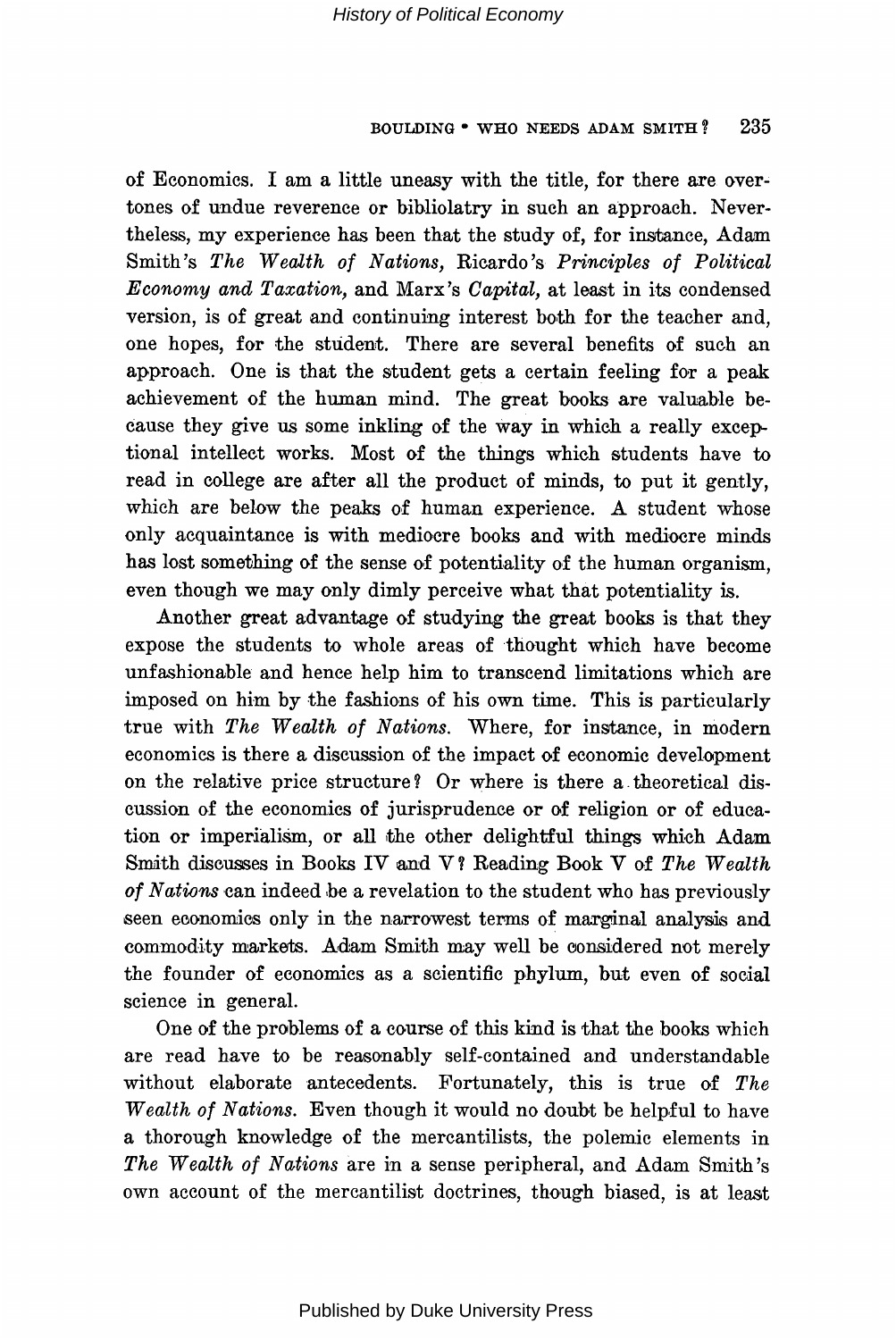clear enough that the student can understand it. Having read Adam Smith, one can easily go on to Ricardo, who is not really intelligible without Adam Smith, and having read Ricardo one *can* go on to Marx, so that these three authors provide a remarkably self-contained body of reading.

Unfortunakely, not all the great books are equally suitable from this point of view. One year, for instance, in this course we read Keynes's *General Theory*, which was a minor disaster; it simply cannot be understood at dl without an extensive knowledge of nineteenth-century economios which the students did not have and which the teacher was hard put **to** supply.

There are, I am sure, many methods of teaching a course of this kind. One device which I have found particularly useful, however, is to distribute to the students in advance a set of comments and questions on the reading which they are doing. Unless a student is constantly asking himself questions as he reads, he is likely to miss the significance of what he is reading, especially if it is couched in such easy-flowing and delightful language **as** that of *The Wealth of Nations,* or even when he has to struggle with the crabbed English of Ricardo. The class periods can then be devoted to discussion of the questions which the students have already received and presumably thought about. It is possible, I think, for students who have never had any economics before to get a good deal out of a course of this kind, although, of course, it is very much easier for students who have already had Samuelson or some reasonable equivalent.

The place of the great books in formal education is by no means confined to economics, and this is indeed a very puzzling and important question as we struggle with the expansion of knowledge and the increasing difficulty of transmitting it to the next generation. I am frankly not in favor of a total "great books" approach, except in a few special cases and for exceptional students, simply on the grounds that it takes too much time and that economy in education is one of the most important problems we face. Insofar **as** the modern is a substitute for the ancient, the modern should be substituted, and there is a continued need for work on omdensing the essentials of modern knowledge. Nevertheless, one can see a great many fields in which a limited "great books" approach of the kind I am recommending would be appropriate. In literature, of course, there is very